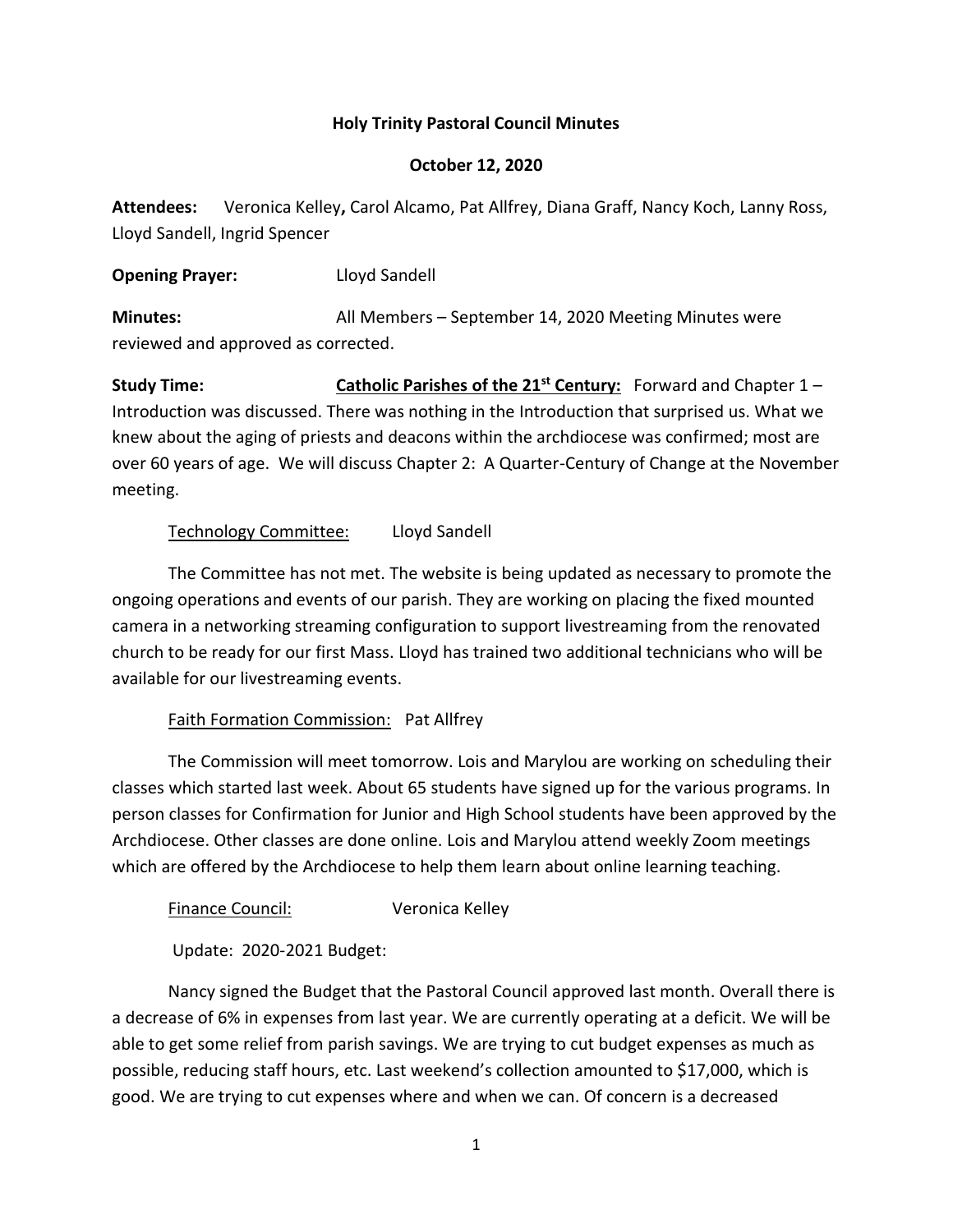collection from holiday Masses which usually generates about \$7,200. However, since Mass attendance will be smaller, the collections will most likely be smaller also.

Update: Annual Catholic Appeal 2019-2020

We currently owe approximately \$2,000 to the Archdiocese for pledges that were made but have not been paid.

Update Annual Catholic Appeal 2020-2021

Our goal is to raise \$132,000. So far we there has been \$110,000 in pledges. If we come within 10% of the required goal (\$118,800), the Archdiocese will forgive the additional 10%.

Liturgy Commission: Veronica Kelley

The Commission met last Saturday. They are planning the reopening of the church and preparation for Thanksgiving. Veronica has asked the Archdiocese if we can use the renovated church before the dedication of the altar. We do not have a firm date for a bishop to come to dedicate the Church. The Archdiocese does not foresee a conflict because the bishops' schedules are not tight. The dedication and most Masses will continue to be transmitted by livestreaming. There are not enough parishioners to volunteer as Eucharistic Ministers because some of the older people are concerned about risks to their health.

Planning for Advent will be discussed at the November  $6<sup>th</sup>$  meeting.

Social Justice Commission (SJC): Lanny Ross, Diana Graff

The SJC met virtually. A cold weather drive will be held the weekends of October 17 and 18 and October 24 and 25. Collection bins will be placed in the parish office and in front of the Faith Formation office. The Commission is collecting hats, gloves, socks, and sleeping bags that are new or gently used, and money for the cause. Donations will go to St. Vincent DePaul. If there is enough money, they will also donate to StandUp4Kids. There will be no Angel Tree program this year. Parishioners are asked to bring gift cards or unwrapped toys instead. Bill Dewey and the Knights of Columbus are working with St. Vincent de Paul to coordinate this year's gift giving.

## Knights of Columbus: Carol Alcamo

The Knights will have a Tootsie Roll Drive on October 17th at Safeway in Silverdale. They will deliver meals to Benedict house on October 22<sup>nd</sup>. Meals for the homeless will be prepared and delivered to Benedict House and St. Vincent de Paul Women's Shelter on October 22<sup>nd</sup> and October 29<sup>th</sup>. The Thanksgiving drive through Food Drive will be held November 8<sup>th</sup> from 10:30 a.m. through 2:00 p.m. All donations will go to St. Vincent de Paul Food Bank.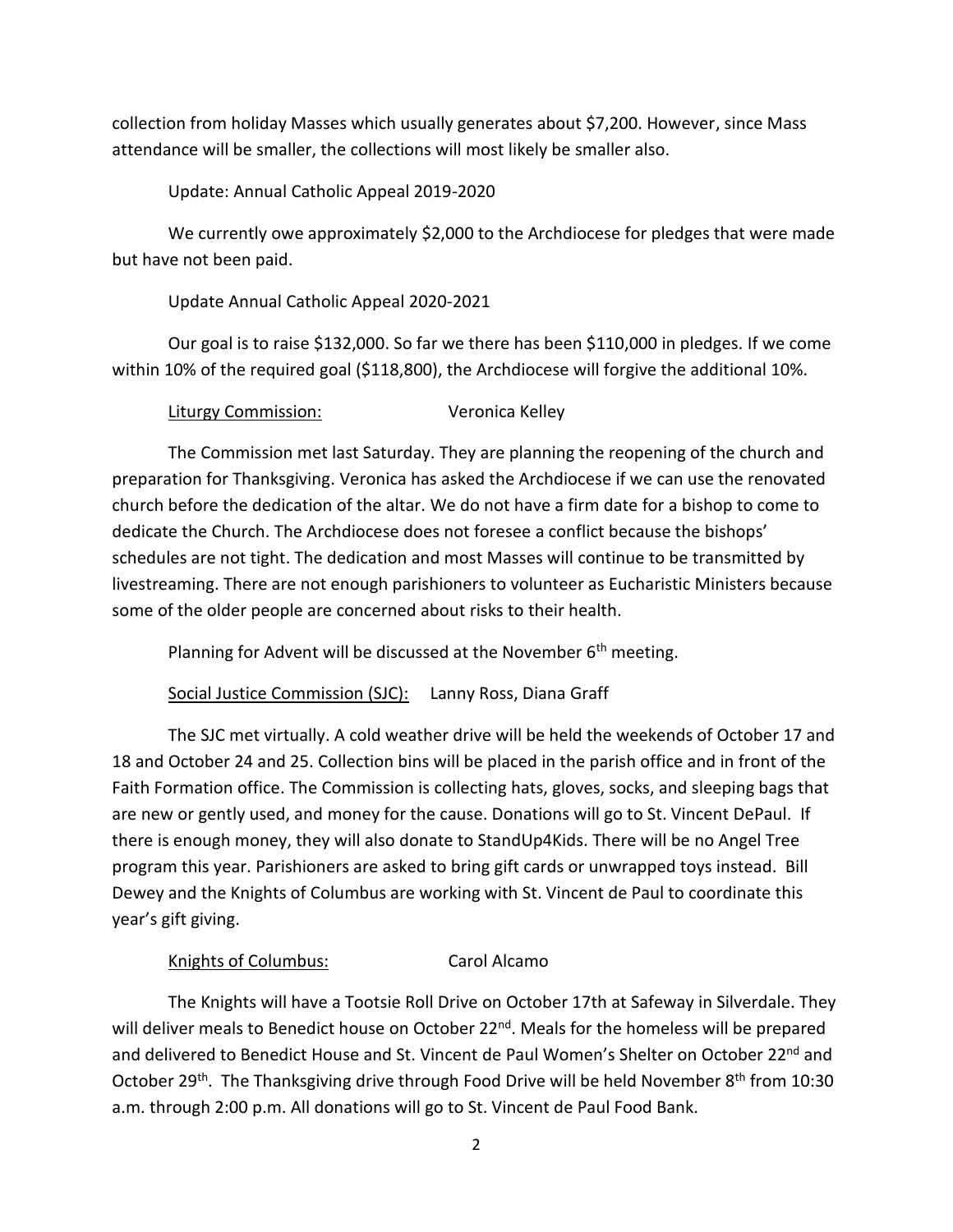# Campaign Leadership Team: Lloyd Sandell

Contributions to the Capital Campaign Fund are still on track. As of September 15<sup>th</sup> the total amount of pledges equal \$3,708,230 (106%). The total amount of donations received amount thus far is \$3,299,818. The official shortfall of funds is \$240,182 (less than 7%). The Grant Team recently received a \$10,000 grant from the Frost & Margaret Snyder Foundation to assist with our pews and floors expenditures. Project Manager George Kevins is estimating a savings of about 10% because of tasks that were being done by volunteer parishioners. There has been no interest in finding a new location for the old pews.

Any monies saved and donated will be used for landscaping around the front of the Church and upgrading the floors in the Social Hall (estimated at \$50,000).

## **Old Business:**

- 1. Implementing Engaged Church & Stewardship/Discipleship Committee
	- a. Discipleship Committee The Committee has not met. A meeting was scheduled for Tuesday, November 3rd at

1:30 p.m. and we are recruiting people who are interested in the goals of the committee to join. *[Note: The meeting was rescheduled to Wednesday, November 4th at 1:30 p.m.]*

b. The Virtual Conference 2020: Encounter! Meeting Jesus on Higher Ground Veronica, Nancy and Lloyd attended the Zoom conference. Lloyd was able to download the presentations to thumb drives for the Discipleship Committee to review. Many good ideas were shared.

2. Priorities determined by the Parish Council members needing attention: **TABLED**

## **Highest Priority**

- a. Engage new parishioners in parish activities: Invite new parishioners to a social gathering to explain parish groups and activities. This should be by a handwritten invitation.
- b. Contact fallen away parishioners about returning to the church, in particular reaching out to those who have been divorced or remarried outside the church.

## Lower Priority

c. Reconvene the bereaved widows/widowers group. It was suggested that we investigate collaborating with the Star of the Sea group.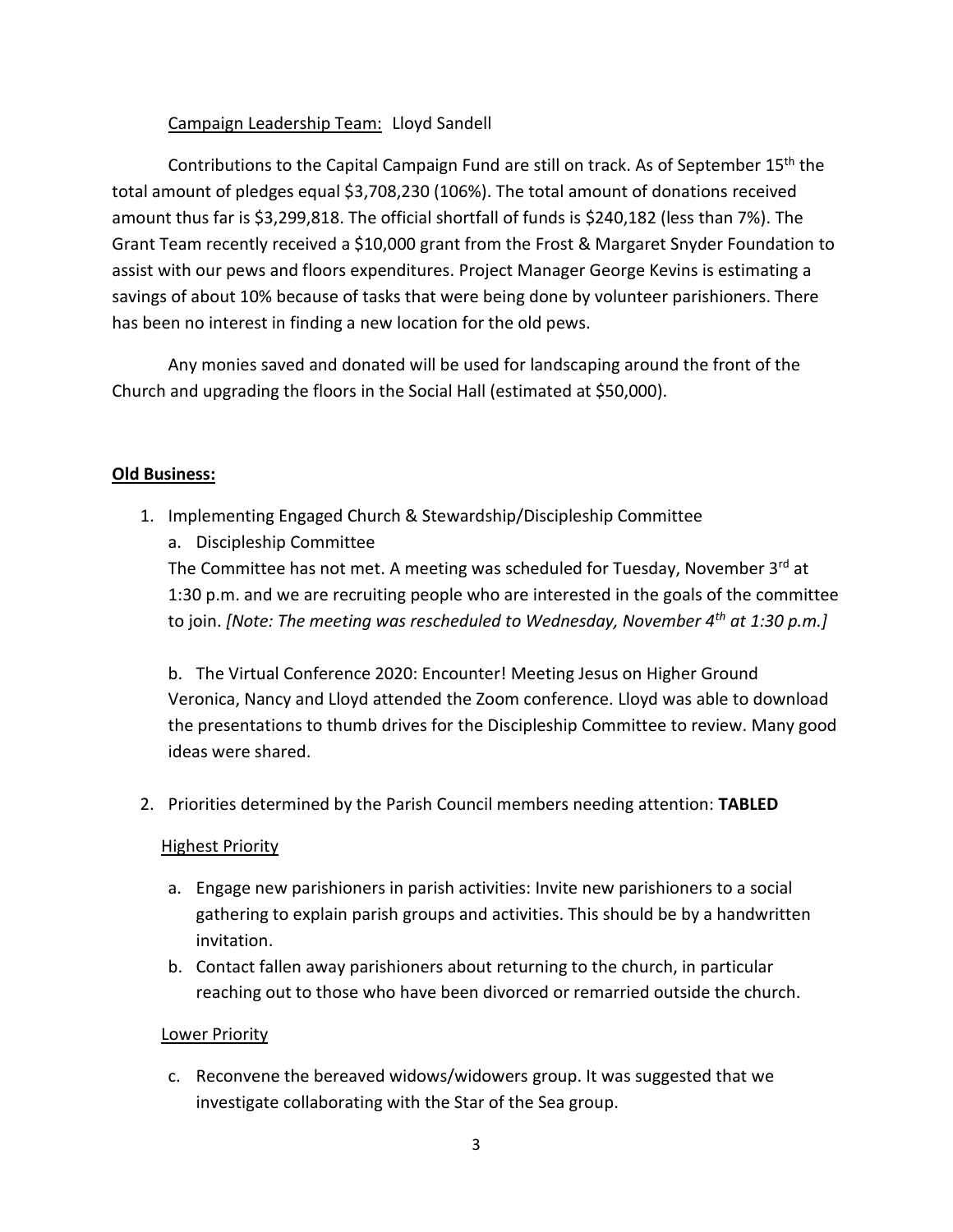- d. Focus development of programs and activities for the 18-35 year-old adults and the Latino community.
- e. Have church activities to engage families, parents, and their children.
- 3. Update: Finishing of Renovation Project

Finishing of the anchoring the pews should be completed today. A picture of Mary from the Vatican Museum has been donated to replace the Marian Relief. It has the same color and image as the Marian relief. Part of the new cabinets for the sacristy and vesting rooms are coming today. We are using the existing altar with the addition of a new altar stone. The tabernacle is not complete. The crucifix will be completed by the end of October.

- 4. COVID-19 Concerns:
	- a. Reopening of Churches for Public Masses A new plan was submitted to the Archdiocese and we are waiting for their response. Approximately 115 people will be allowed in the renovated sanctuary.
	- b. Reopening Meeting Rooms for Parish Meetings We are open for Parish meetings again and are following COVID regulations. Meeting rooms are not available at this time for non-parish groups because of Covid supervision, sanitization procedures and the ability for contact tracing.
	- c. Veronica will contact St. Gabriel's Parish about the disinfectant they use on their pews which is not bleach-based.
- 5. Married Couples Retreat Tabled temporarily, possibly will be done on-line.
- 6. Called to Serve as Christ Campaign to Support the Priest and Retired Sisters Medical and Retirement Campaign Fund – Update At this time about 6% of parishioners are participating. Volunteers tasked with attempting to contact our parishioners experienced difficulty because of missing or incorrect information. Updating the contact information for existing parishioners was identified as a priority.

## **New Business:**

1. Celebration for Opening Our Renovated Church – Before the church is ready for Masses, all ministers (Lectors, Eucharistic Ministers, Alter Servers, etc.) will need to be retrained for the renovated church.